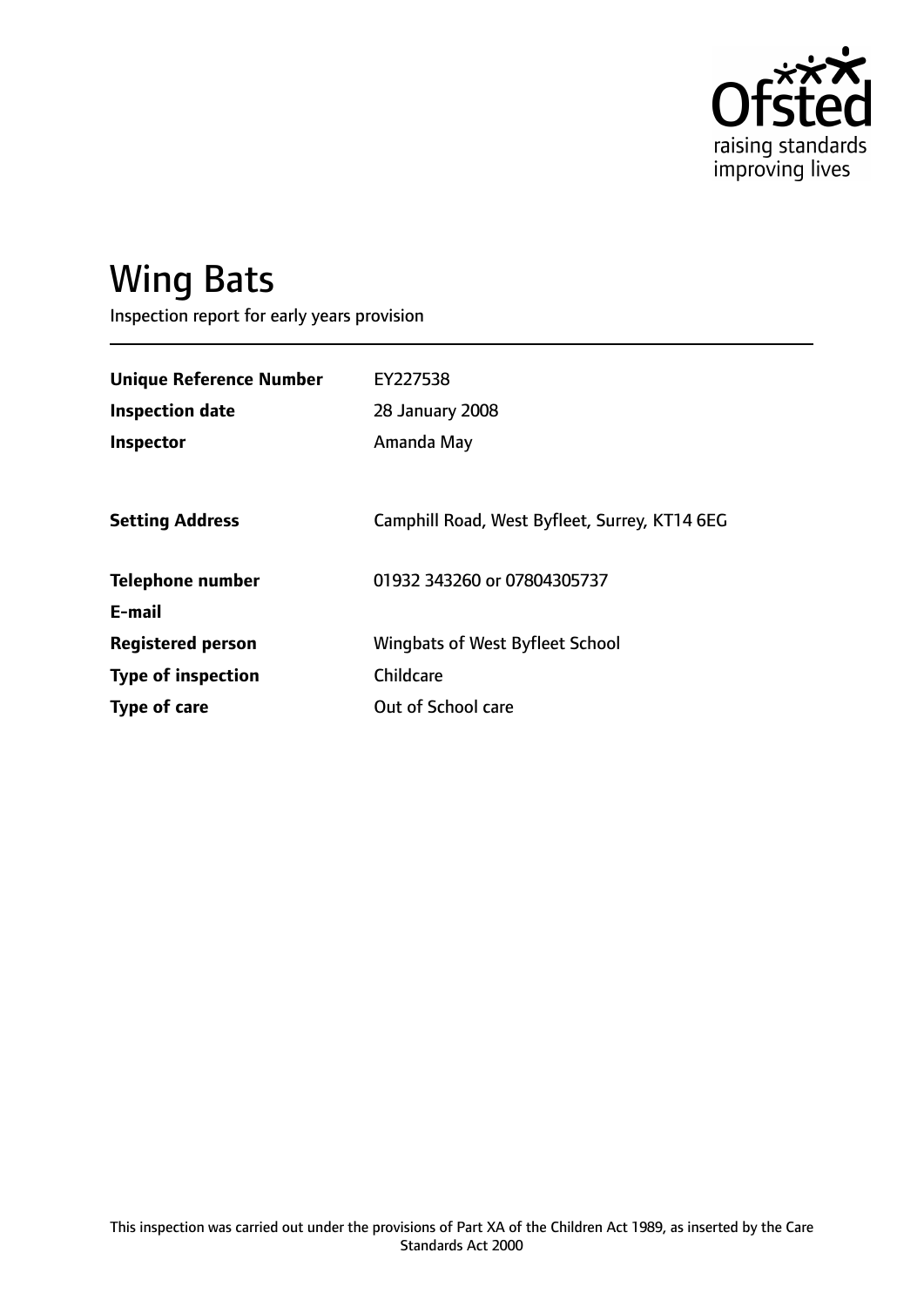## **ABOUT THIS INSPECTION**

The purpose of this inspection is to assure government, parents and the public of the quality of childcare and, if applicable, of nursery education. The inspection was carried out under Part XA Children Act 1989 as introduced by the Care Standards Act 2000 and, where nursery education is provided, under Schedule 26 of the School Standards and Framework Act 1998.

This report details the main strengths and any areas for improvement identified during the inspection. The judgements included in the report are made in relation to the outcomes for children set out in the Children Act 2004; the National Standards for under 8s day care and childminding; and, where nursery education is provided, the *Curriculum guidance for the foundation stage.*

The report includes information on any complaints about the childcare provision which Ofsted has received since the last inspection or registration or 1 April 2004 whichever is the later.

## **The key inspection judgements and what they mean**

*Outstanding: this aspect of the provision is of exceptionally high quality Good: this aspect of the provision is strong Satisfactory: this aspect of the provision is sound Inadequate: this aspect of the provision is not good enough*

For more information about early years inspections, please see the booklet *Are you ready for your inspection?* which is available from Ofsted's website: *www.ofsted.gov.uk.*

# **THE QUALITY AND STANDARDS OF THE CARE**

On the basis of the evidence collected on this inspection:

The quality and standards of the care are good. The registered person meets the National Standards for under 8s day care and childminding.

## **WHAT SORT OF SETTING IS IT?**

Wing bats after school club operates in West Byfleet Infant School and serves the local community. The children attending are mainly drawn from the infant and junior schools on site. However, the group is open to children from other schools.

Wingbats is registered to provide care for 32 children who are under eight years. It accepts children from the age of four to 11 years who attend full time education.

The group is open from 15:15 - 18:00 daily during term times.

All of the staff hold a first aid certificate and a relevant childcare qualification.

## **THE EFFECTIVENESS OF THE PROVISION**

#### **Helping children to be healthy**

The provision is good.

Children develop a good understanding of ways in which to keep themselves fit and active as they enjoy access to a fully enclosed playground and outside adventure trail. In the winter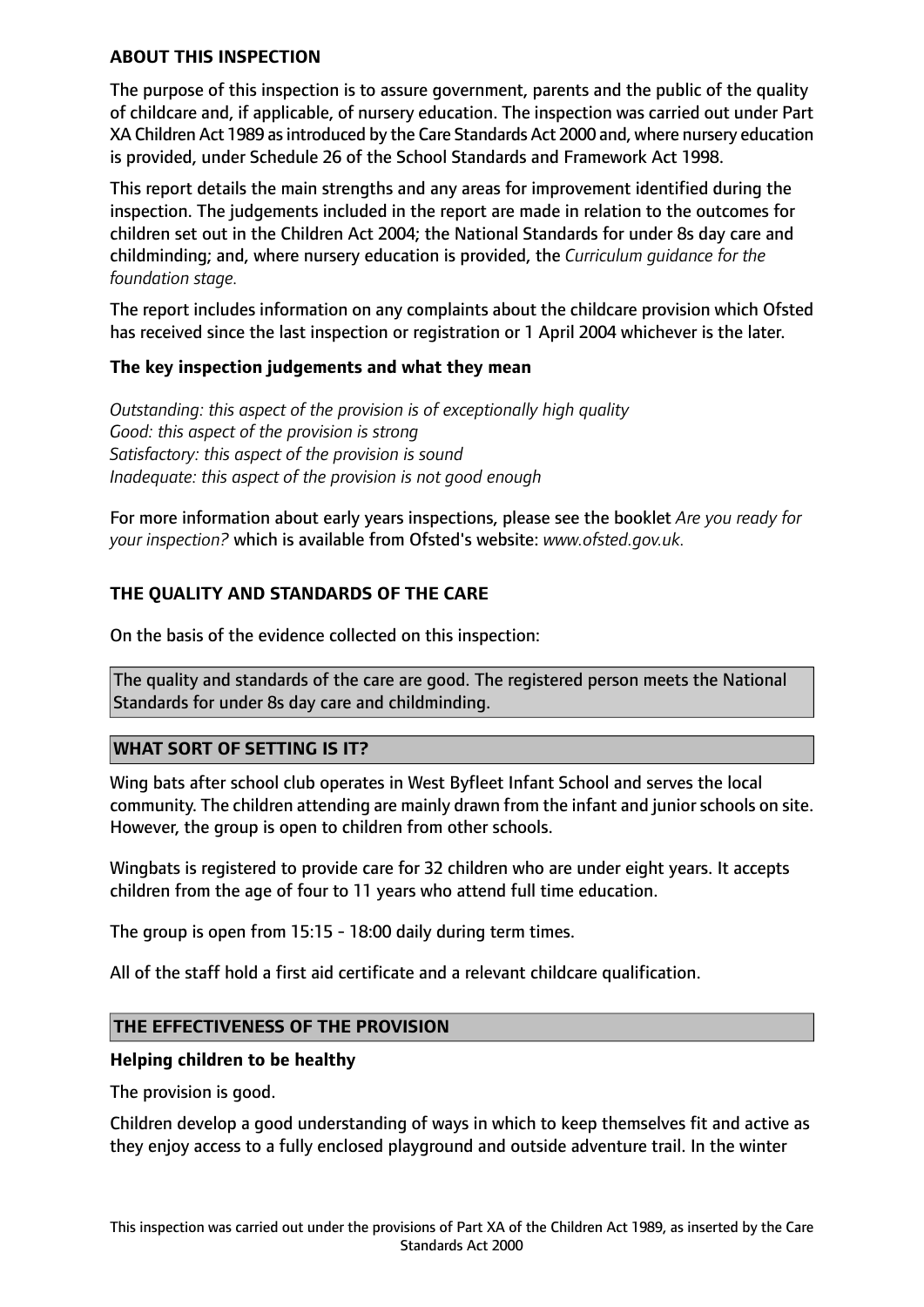months, children enjoy more indoor activities to encourage them to keep active as they excitedly play parachute games, or plan out their own dance routines to music. Children are provided with a snack after school of crackers or pitta bread with a variety of fillings. Children develop their independence as they act as waiters, asking what their friends would like to eat, before delivering it to their table. Children develop their independence as they spread their crackers with their chosen spread of jam or cheese with their knife. Drinks are available for children to access at all times, and children help themselves as they pour their drinks from large jugs when they are thirsty.

Children learn about personal hygiene as they are all taken to wash their hands before they sit down for a snack. Children are independent and use pump action soap to wash their hands, before drying them under a hand dryer. Staff supervise children effectively, supporting young children in their understanding. The setting is aware of the importance of protecting children's health as they seek details from parents of any specific individual health requirements. Children who require an epi-pen for emergency treatment are effectively protected as all staff have attended relevant training. Details of accidents and the administration of medication are dealt with effectively. Relevant forms and procedures are in place to share any incidents with parents. However, documentation is not always stored effectively to ensure it remains secure and confidential.

# **Protecting children from harm or neglect and helping them stay safe**

The provision is satisfactory.

Children are kept safe through appropriate procedures. Staff carry out risk assessments where they ensure children's safety is monitored as they play. Staff demonstrate a clear understanding of potential hazards within the setting, and strive to minimise these effectively. The premises is fully secure as it operates from the school hall. Electronic key-pads are in place on all exits to ensure unauthorised visitors can not gain access. The setting also operates a password system to ensure children are kept safe when being collected by anyone other than their parents.

Staff demonstrate a sound awareness of issues surrounding safeguarding children. However, documentation is not currently stored effectively to ensure that any concerns about children's safety would be stored confidentially. A written policy is in place and shared with parents and new staff. However, this is in the process of being updated and extended to ensure it contains full details of how an allegation against a member of staff would be dealt with.

Children develop a sound awareness of safety issues as they practice evacuating the setting if there was an emergency. Children and staff do this every half term to ensure children's understanding is continuously updated and extended. Staff demonstrate a clear understanding of the fire procedure in place and emergency contact details, along with the register, are taken out with them to ensure parents can be contacted as soon as possible.

## **Helping children achieve well and enjoy what they do**

The provision is good.

Children experience a varied range of fun activities which contribute highly to their development inside and outside. Children can access a range of equipment and resources depending on their individual interests. Staff join children as they play bingo with their friends, or when colouring pictures. Younger children who attend the setting are supported well, and staff encourage them to lead their own play.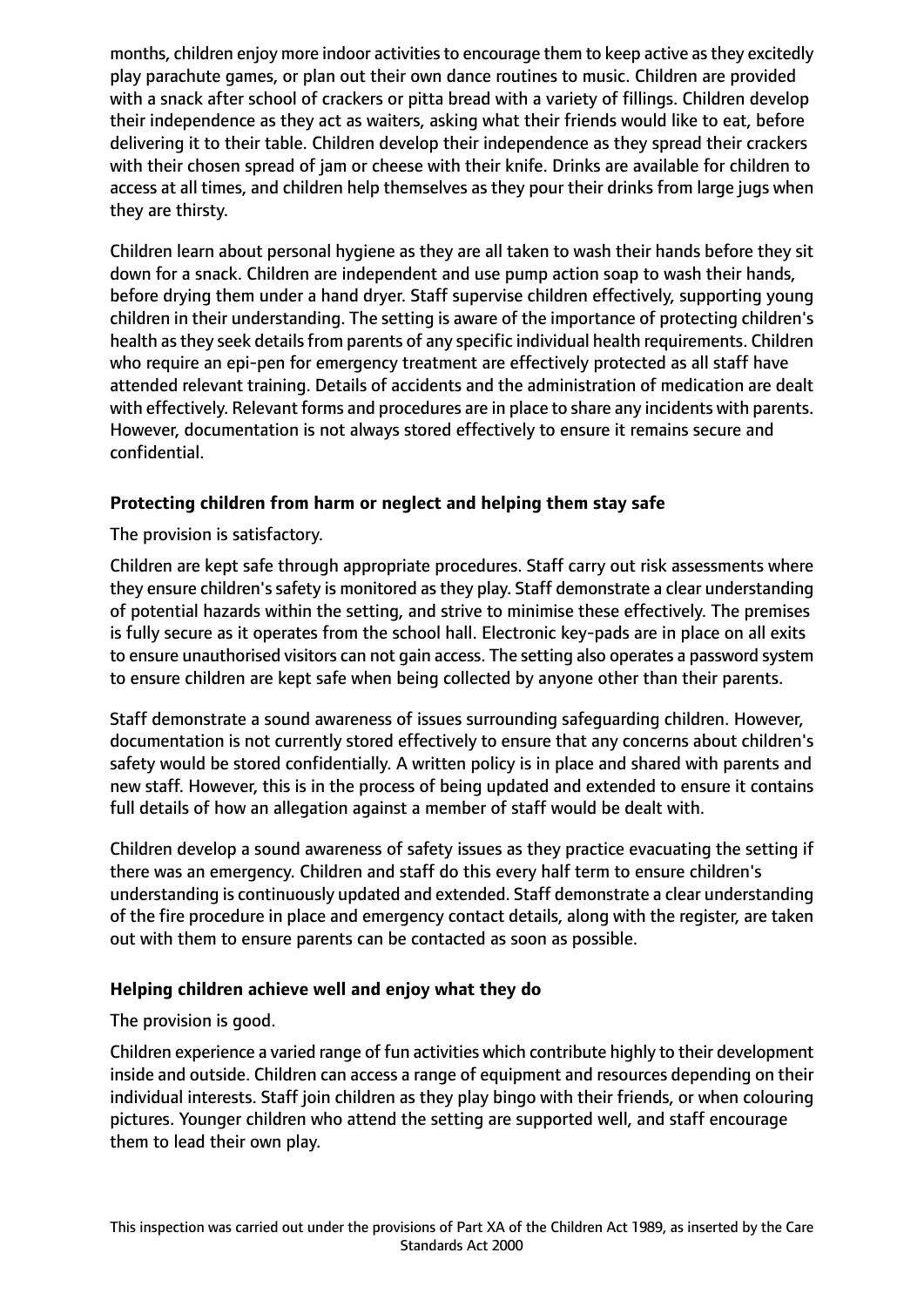Resources are set out for children to help themselves to as soon as they arrive at the club. A den is sometimes set up for children to hide under as they play with toy food and kitchen sets. Children are also able to take time to do their homework. Children are independent and confident as they make choices and initiate their own play and learning. They actively seek out their friends to play giant 'connect four' with, obviously enjoying each other's company.

Children access equipment which is regularly rotated to ensure they are kept stimulated and entertained in their activities. Children are encouraged to make choices about their play and take a group vote to decide whether to play parachute games or watch a video together. Children are visibly at ease and benefit from staff joining them in their play and taking an interest in their ideas and experiences. This helps children to increase their confidence and develop their own self-esteem.

# **Helping children make a positive contribution**

# The provision is good.

Behaviour at the setting is good. Children work and play well with their peers, and enjoy helping their friends as they play. Older children act as positive role-models to children younger than themselves, confidently showing them how to behave. Staff praise children effectively, and encourage them as they enjoy new activities. A treat box is in place, and children eagerly walk nicely and sensibly to wash their hands, before a member of staff chooses the most sensible child to choose a small toy treat to take home. Star charts are also used in specific cases in order to encourage individual children.

Staff work closely with parents to ensure consistency is developed between home and the setting, to support each child in their needs. The setting has experience of caring for children with learning difficulties and/or disabilities, and demonstrates their understanding of how best to support them at the provision. One to one care is offered where possible to support children with specific needs, allowing them to feel valued and settled. Staff are also aware that some children develop learning difficulties and/or disabilities, and know to support them through providing suitable activities and sharing information with parents.

The provision encourages parents to share their views about the setting, through completing questionnaires regularly. The supervisors spend time talking to parents when they come to collect their child, ensuring they are updated about their child'stime at the club. Written policies are in place and shared with parents, as are regular newsletters which help to keep parents informed about the provision and the levels of care offered to the children. Children develop an awareness of social diversity and other people's differences through having the opportunity to learn about festivals from around the world. Children make lanterns out of clay for Diwali, and enjoy tasting foods from around the world, such as noodles for Chinese New Year. Children also learn about respecting one another as they make use of the Wing Bats Council. Children elect their chosen representative who takes forward all their ideas for different activities, or ways in which they would like to improve their club. As a result, children take ownership of their club, and enjoy working together to improve it for themselves and their friends.

# **Organisation**

The organisation is satisfactory.

The provider organises space effectively to provide children with a range of opportunities to experience different resources and equipment. Children enjoy table top games with their peers,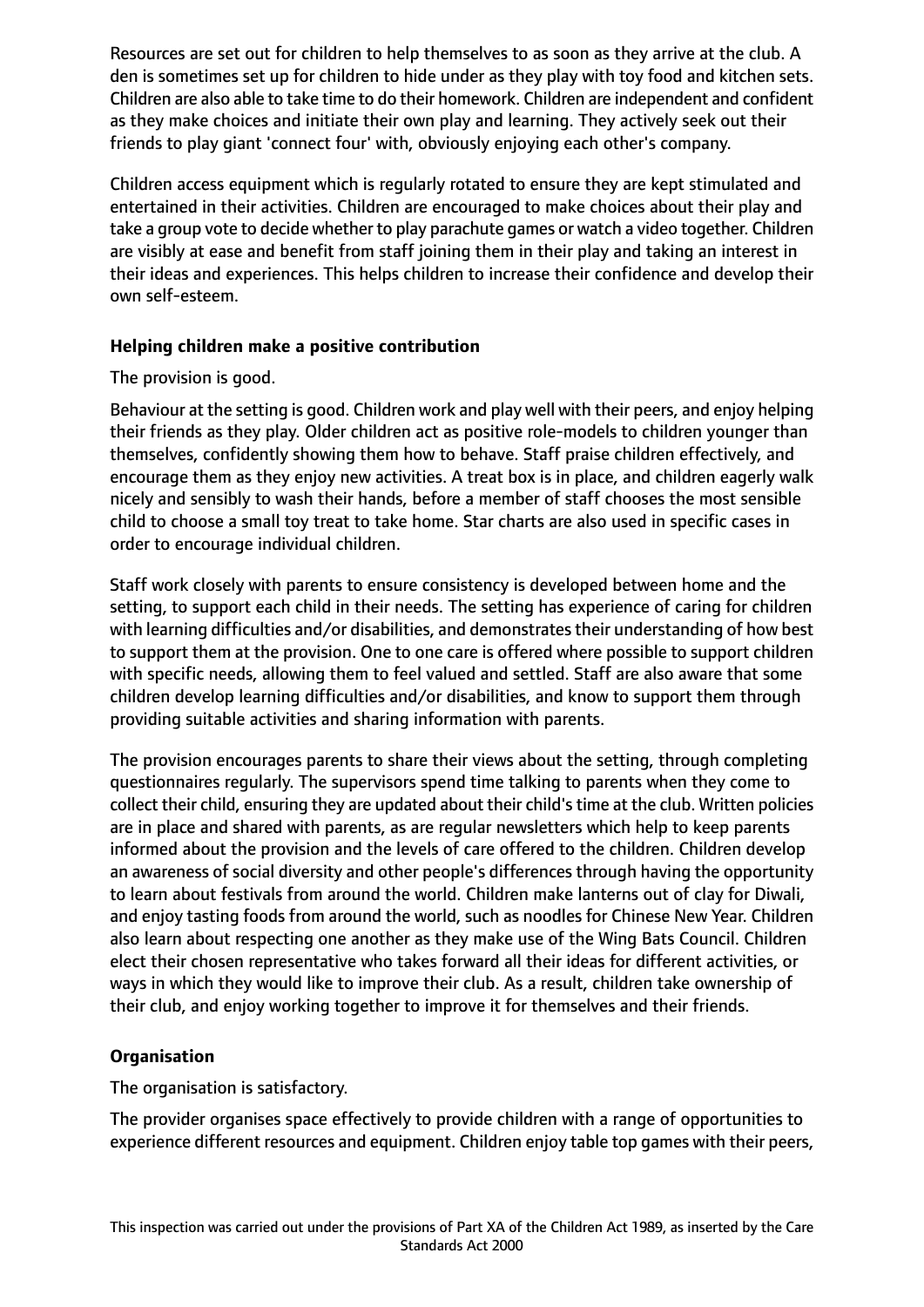as well as having the chance to draw or spread out on the floor as they build models. Staff deploy themselves well and work effectively as a team to ensure children are supported in their play and care. As many of the staff work within the school, children enjoy a close relationship with them.

Close links are in place with the Early Years service, from whom the provision are currently receiving support from, to develop their policies and procedures. A complaints policy is in place, however this currently lacks detail and does not make reference to how parents can access the complaints log. The setting is in the process of reviewing documentation and demonstrates their awareness of the importance of ensuring relevant documentation and policies are fully in place. The responsibility for ensuring this is done has recently been passed to the supervisors of the setting, who are making firm progress in this area.

Recruitment procedures are thorough and the vetting of staff is carried out before new staff start at the setting where possible. Formal interviews are carried out, along with practical invitations for prospective staff to come and spend some time at the setting with the children. The registered provider takes time to ensure staff are continually suitable as she monitors them both formally and informally in their work. This along with annual appraisals, ensures that staff are adequately supported, and any training needs or requests can be addressed. As a result, the setting meets the needs of the range of children for whom it provides.

## **Improvements since the last inspection**

At the last inspection, the provider was recommended to conduct regular fire drills to ensure that all children and staff take part and to provide a statement of the procedure to be followed if a child is lost.

The setting has now implemented these changes effectively. A thorough procedure is in place which is shared effectively with parents and staff. This details the action to be taken in the event of a child becoming lost. Regular fire drills are practised with all staff and children on a variety of days, promoting children's safety.

## **Complaints since the last inspection**

Since registration there have been no complaints made to Ofsted that require the provider or Ofsted to take any action in order to meet the National Standards.

The provider is required to keep a record of complaints made by parents, which they can see on request. The complaints record may contain complaints other than those made to Ofsted.